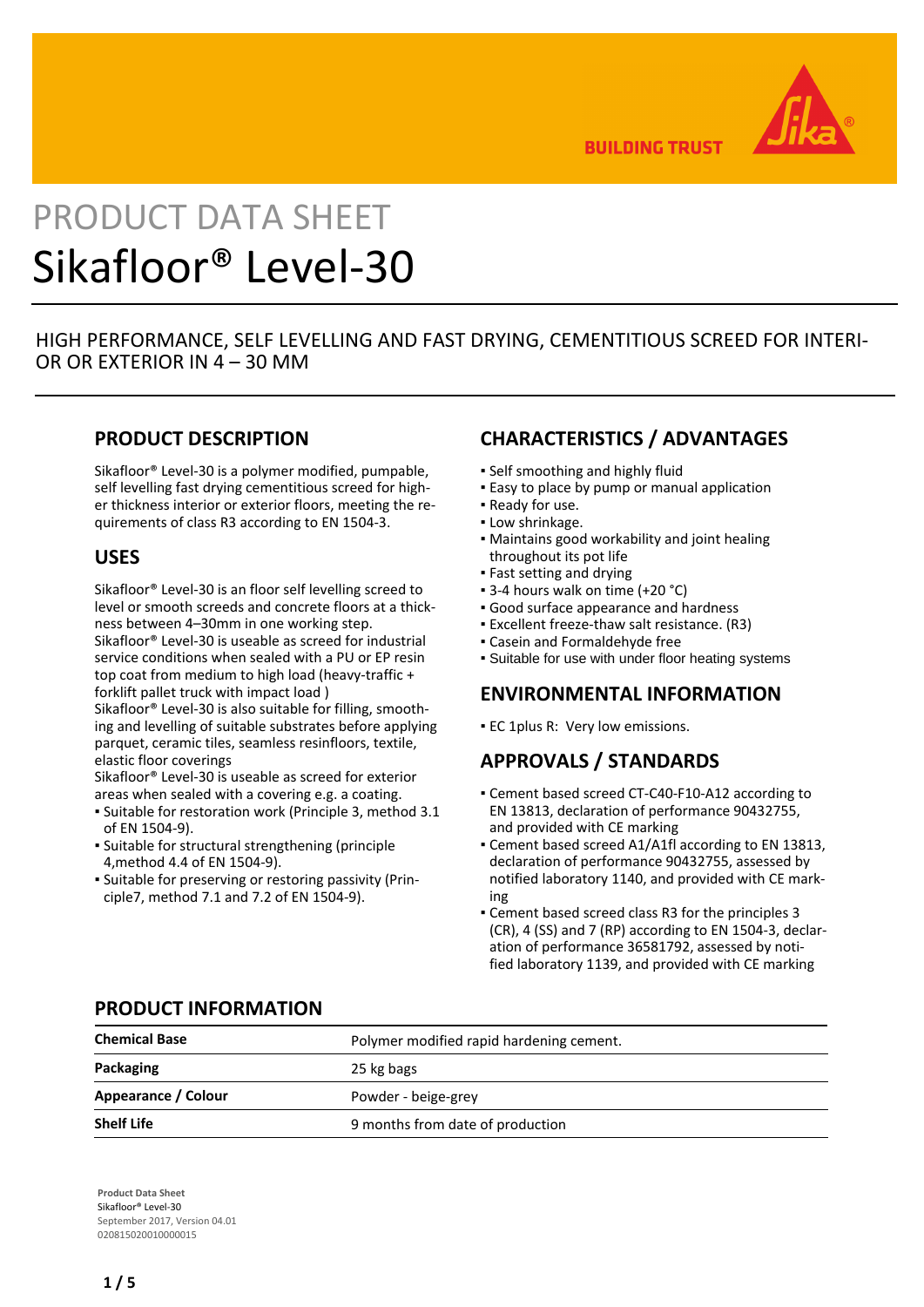**Storage Conditions** stored properly in original, unopened and undamaged packaging in dry conditions at temperatures between +5 °C and +30 °C.

| <b>Density</b>      | $\sim$ 2.0 kg/l  |
|---------------------|------------------|
| <b>Bulk Density</b> | $\sim$ 1.25 kg/l |

## **TECHNICAL INFORMATION**

| <b>Abrasion Resistance</b>              |                                                        |                                           |                                |              |
|-----------------------------------------|--------------------------------------------------------|-------------------------------------------|--------------------------------|--------------|
|                                         | <b>Class</b>                                           | <b>Value</b>                              | <b>Method</b>                  |              |
|                                         | A12                                                    | 12 cm <sup>3</sup> / 50 cm <sup>2</sup>   | Böhme                          | (EN 13892-3) |
|                                         | AR 0.5                                                 | $< 50 \mu m$                              | <b>BCA</b>                     | (EN 13892-4) |
|                                         | <b>RWA 100</b>                                         | $< 100 \text{ cm}^3$                      | <b>RWA</b>                     | (EN 13892-5) |
| <b>Compressive Strength</b>             | Time                                                   | <b>Temperature</b>                        | <b>Value</b>                   | (EN 13892-2) |
|                                         | 24 hours                                               | 20 °C                                     | $\approx$ 20 N/mm <sup>2</sup> |              |
|                                         | 28 days                                                | 20 °C                                     | $\geq 40$ N/mm <sup>2</sup>    |              |
| <b>Flexural Strength</b>                | Time                                                   | <b>Temperature</b>                        | <b>Value</b>                   | (EN 13892-2) |
|                                         | 24 hours                                               | 20 °C                                     | $\approx$ 3 N/mm <sup>2</sup>  |              |
|                                         | 28 days                                                | 20 °C                                     | $\geq 10$ N/mm <sup>2</sup>    |              |
| <b>Tensile Adhesion Strength</b>        | Time                                                   | <b>Temperature</b>                        | <b>Value</b>                   | (EN 13892-8) |
|                                         | 28 days                                                | $+20 °C$                                  | $\geq$ 1.5 N/mm <sup>2</sup>   |              |
| <b>Coefficient of Thermal Expansion</b> | α ~ 16.3x10 <sup>-6</sup> / °C                         |                                           |                                | (EN 1770)    |
|                                         |                                                        | (for temperature range -20 °C and +40 °C) |                                |              |
| <b>Water Absorption</b>                 | W $\sim$ 0.5 kg / (m <sup>2</sup> x h <sup>0.5</sup> ) |                                           | (EN 13057)                     |              |
| CVCTERA INIFODRAATIONI                  |                                                        |                                           |                                |              |

## **SYSTEM INFORMATION**

**System Structure** 

| See substrate pre-treatment          |
|--------------------------------------|
| Apply to the required thickness      |
| $4 - 30$ mm                          |
| Sikafloor®-304W, -305W and -         |
| 2540W                                |
| All kinds Sikafloor® EP and PU coat- |
| ings                                 |
| Sikabond®-T52, -T54, -T54FC          |
| eg. SikaCeram® product range for     |
| the tile adhesives                   |
|                                      |

## **APPLICATION INFORMATION**

| <b>Mixing Ratio</b>            | 5 to 5.25 L water for 25 kg Sikafloor® Level-30 |  |
|--------------------------------|-------------------------------------------------|--|
| Consumption                    | $\approx$ 1.8 kg/m <sup>2</sup> /mm             |  |
| <b>Layer Thickness</b>         | $4 - 30$ mm                                     |  |
| <b>Ambient Air Temperature</b> | $\ge$ +10 °C and $\le$ +25 °C                   |  |
| <b>Relative Air Humidity</b>   | $< 75 \%$                                       |  |
| <b>Substrate Temperature</b>   | $\ge$ +10 °C and $\le$ +25 °C                   |  |



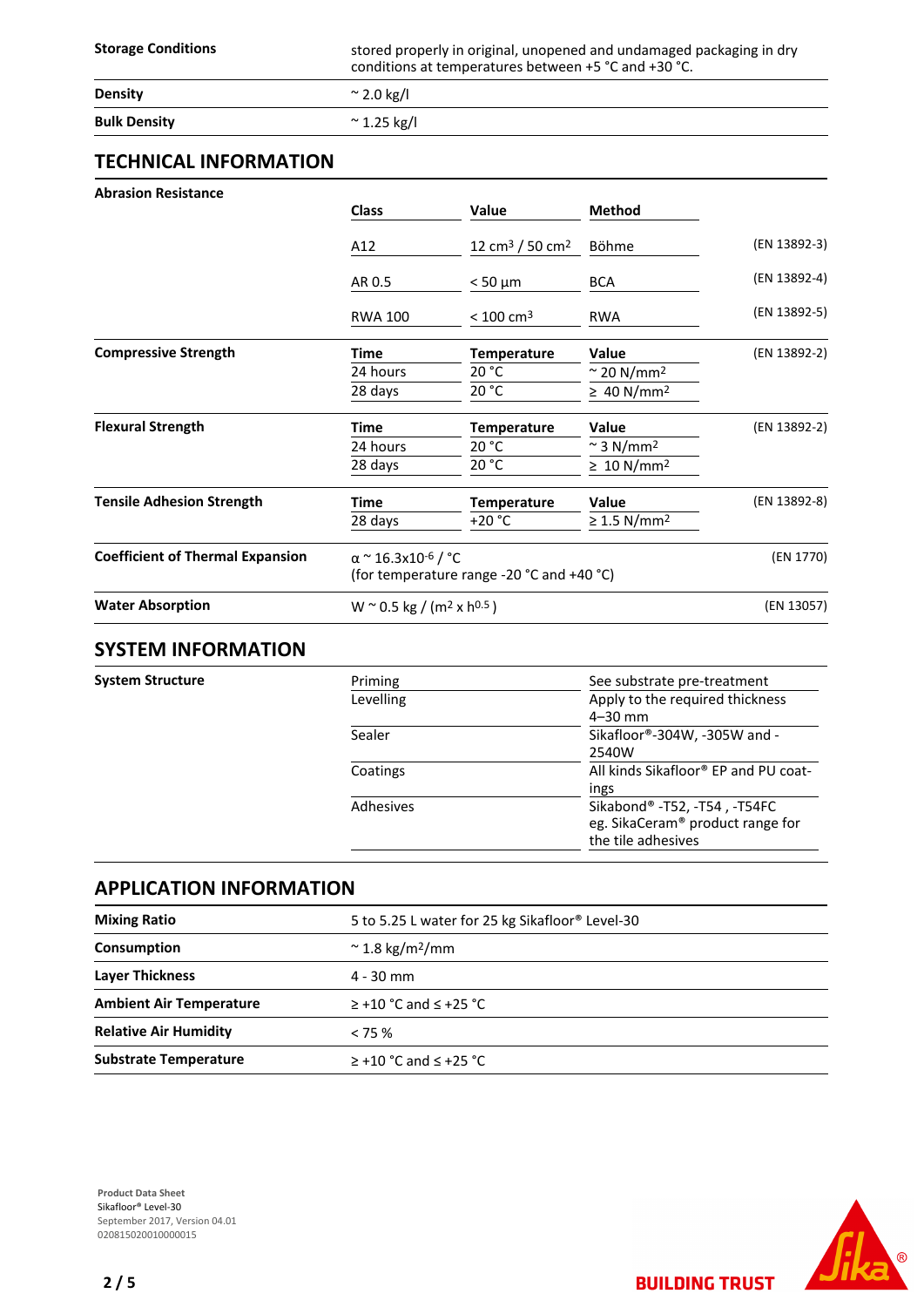| <b>Substrate Pre-Treatment</b>       | Normal intended use of the floor<br>The one part acrylic primer Sikafloor®-01 Primer is recommended for a<br>pore free surface with very good surface adhesion. Refer to the relevant<br>PDS for the recommended application details etc.<br>High loads intended use of the floor<br>Priming with epoxy resins such as Sikafloor® -155WN, Sikafloor® -156 or<br>Sikafloor® -161 fully broadcast with quartz sand 0.3-0.8 mm.                                      |                        |                       |  |
|--------------------------------------|-------------------------------------------------------------------------------------------------------------------------------------------------------------------------------------------------------------------------------------------------------------------------------------------------------------------------------------------------------------------------------------------------------------------------------------------------------------------|------------------------|-----------------------|--|
| <b>Pot Life</b>                      | <b>Temperature and</b><br><b>Relative Air Humidity</b>                                                                                                                                                                                                                                                                                                                                                                                                            |                        | <b>Time</b>           |  |
|                                      | +23 °C / 50%                                                                                                                                                                                                                                                                                                                                                                                                                                                      |                        | $~^{\sim}$ 25 minutes |  |
|                                      | The temperature will affect the pot life.<br>Application at temperatures above +23 °C will reduce the pot life and the<br>working time. Temperatures below +23 °C will increase the pot life and ex-<br>tend the working time.                                                                                                                                                                                                                                    |                        |                       |  |
| <b>Waiting Time / Overcoating</b>    | Covering                                                                                                                                                                                                                                                                                                                                                                                                                                                          | <b>Layer Thickness</b> | <b>Waiting Time</b>   |  |
|                                      | Impermeable or mois-<br>ture sensitive coatings                                                                                                                                                                                                                                                                                                                                                                                                                   | $\leq 15$ mm           | 24 hours <sup>1</sup> |  |
|                                      | Impermeable or mois-<br>ture sensitive coatings                                                                                                                                                                                                                                                                                                                                                                                                                   | $\leq 30$ mm           | 48 hours <sup>1</sup> |  |
|                                      | Cermanic covering                                                                                                                                                                                                                                                                                                                                                                                                                                                 | $\leq 30$ mm           | 24 hours              |  |
|                                      | 1. Times are approximate and at +23 °C and 50% r.h. and thus will be af-<br>fected by changing substrate and ambient conditions, particularly the<br>temperature and relative humidity.<br>When overcoating Sikafloor® Level-30 always ensure the moisture content<br>has achieved the required value for the coating product, as the waiting<br>time will vary with the application thickness and ambient humidity. (Refer<br>to the coating product data sheet) |                        |                       |  |
| <b>Applied Product Ready for Use</b> | At +20 °C and 50% r.h.                                                                                                                                                                                                                                                                                                                                                                                                                                            |                        |                       |  |
|                                      | Foot traffic                                                                                                                                                                                                                                                                                                                                                                                                                                                      |                        | $\approx$ 3 hours     |  |
|                                      | Lightly serviceable                                                                                                                                                                                                                                                                                                                                                                                                                                               |                        | $\approx$ 24 hours    |  |
|                                      | Note: Times are approximate and will be affected by changing substrate<br>and ambient conditions, particularly the temperature and relative humid-<br>ity.                                                                                                                                                                                                                                                                                                        |                        |                       |  |

## **SUBSTRATE QUALITY / PRE-TREATMENT**

- The concrete substrate must be sound and of suffi-▪ cient compressive strength (> 25 N/mm2) with a minimum pull off strength of 1.5 N/mm2.
- The surface must be clean, dry and free of all con-▪ taminants e.g. dirt, oils, grease, coatings and surface treatments etc.
- **.** If in doubt apply a test area first.
- Weak concrete must be removed and surface de-▪ fects such as blow holes and voids must be fully exposed.
- Cement laitance, paints or other surface treatment agents must be completely removed.
- **·** Suitable methods for surface preparation are high pressure water jetting or abrasive blast cleaning. Other pretreatments such as scarifying , milling, etc. must necessarily another post with a Jet/blast method to eliminate the remaining structural faults, this to remove cement laitance and achieve an open and sound textured surface.
- **Prerequisite for a good bond between the substrate** and levelling screed is an appropriate roughness of the substrate. The mean surface roughness should be

**Product Data Sheet** Sikafloor® Level-30 September 2017, Version 04.01 020815020010000015

as large as possible, but at least 1mm.

- Repairs to the substrate, filling of blowholes/voids must be carried out using appropriate products from the SikaTop®, Sika® MonoTop®, Sikafloor®, SikaDur® and Sikagard® range of materials.
- All dust, loose and friable material must be com-▪ pletely removed from all surfaces before application of the product, preferably by brush and/or vacuum.
- Dewpoint: Beware of condensation! The substrate and uncured floor must be at least 3 °C above dew point to reduce the risk of condensation, blooming or laitance on the floor finish.
- A suitable one part acrylic primer such as Sikafloor® ▪ 01 Primer.
- Alternative: If the substrate is strong and has a suffi-▪ ciently rough texture, Sikafloor® Level-30can be applied directly onto the substrate. Avoid bubbles by dampening the substrate until a SSD (Saturated Substrate Dry) condition is achieved.
- High mechanical forces on the floor, a floor placed on soil or poor weak substrates must be primed with Sikafloor®-156 or Sikafloor® -161 fully broadcast with quartz sand 0.3 – 0.8 mm. Remarks; quartz sand not aplied in excess and grains must not be fully sealed

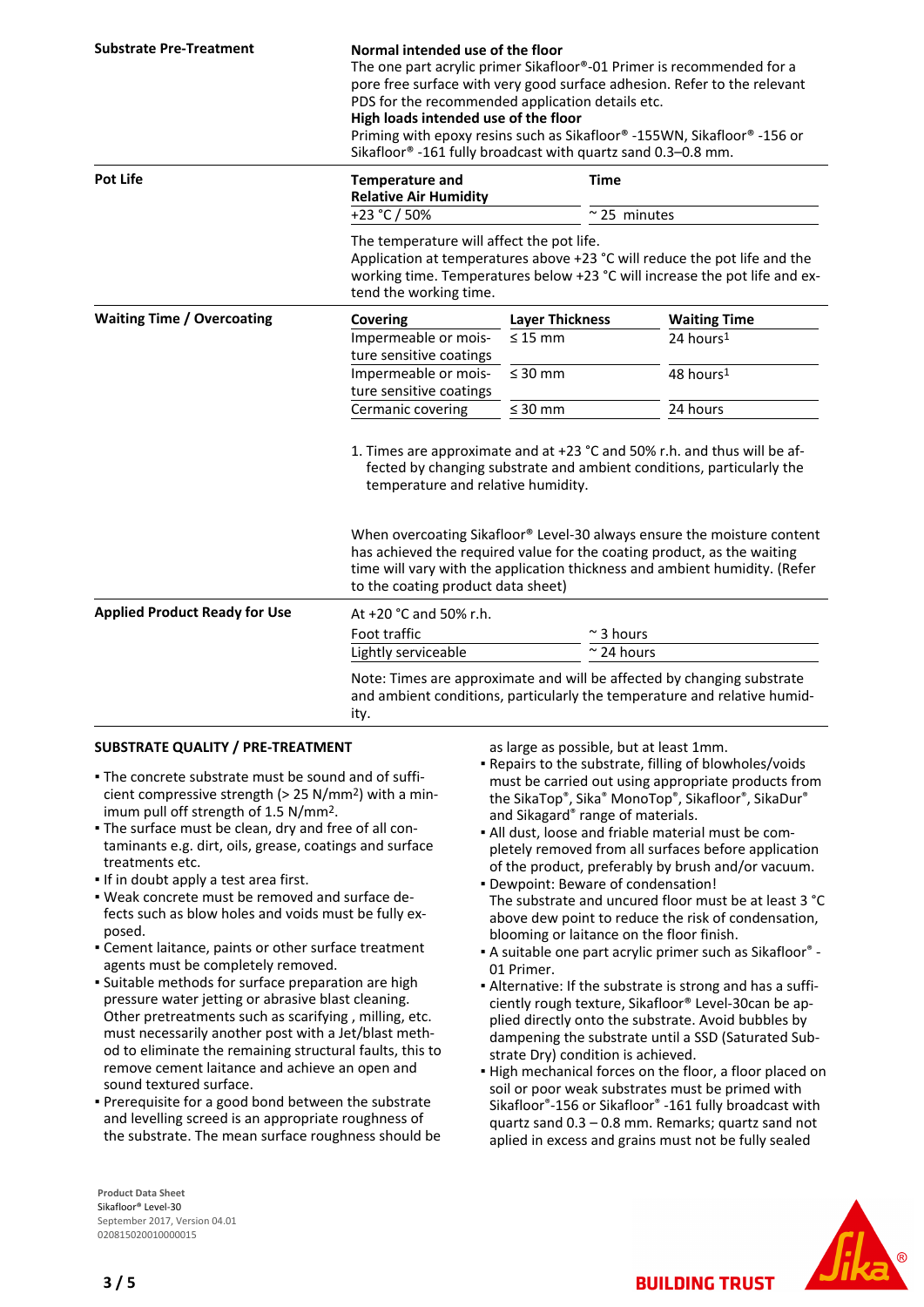with the resin.

**• Do not apply on substrates with rising moisture. If** rising moisture can occure an effective damp proof membrane must be applied and be in compliance with the relevant national standard.

#### **MIXING**

#### **By Hand**

For 25 kg Sikafloor® Level-30 is required 5 to 5.25 l water. When mixing manually add the dry powder (25 kg) into a container with the clean water. Mix thoroughly for a minimum of 3 minutes, by use of an electric stirrer, recommended is the use of a double disc stirring paddle or a spiral mix paddle (< 500 rpm).

maturing time: After mixing leave the material to stand in the container for  $\sim$  2 minutes until the majority of air bubbles have dispersed.

#### **Pumping**

When using a mortar pump with appropriate equipment (Putzmeister MP 20/25, DuoMix 2000 or PFT G5 FE) set the machine in a way that a uniform mixture is achieved. The use of a remixer is recommended. Control the water dosage to achieve the required flow, measuring the final average flow diameter on a flat, clean, dry flow table.

| Tool                  | Flow      | <b>Standard</b>      |
|-----------------------|-----------|----------------------|
| $\varnothing$ = 30 mm | 130 mm    | EN 12706             |
| $H = 50$ mm           | $± 5$ mm  |                      |
| $\phi$ 70 / 100 mm    | 355 mm    | <b>ASTM C 230-90</b> |
| $H = 60$ mm           | $± 10$ mm | EN1015-3             |
| $\phi$ = 60 mm        | 290 mm    | Sika AT method       |
| $H = 120$ mm          | $± 10$ mm |                      |

#### **APPLICATION**

Pour the mixed material onto the primed surface and apply by trowel or pin screed rake to the required thickness. Roll thoroughly with a spiked roller in two directions to remove any entrapped air. Best application time would be during falling temperatures.

#### **CLEANING OF TOOLS**

Clean all tools and application equipment with water immediately after use. Hardened / cured material can only be removed mechanically.

# **LIMITATIONS**

- Very absorbent substrates must be primed or satur-▪ ated with water to prevent loss of the mixing water into the substrate and which can cause problems such as shrinkage, the appearance of surface pores or weak and dusty surfaces etc.
- **Do not mix with other cements or cement based** screeds.
- No loading for at least 3 hours.
- Freshly applied Sikafloor® Level-30 must be protec-▪ ted from damp, condensation and water for at least 24 hours.
- Do not exceed the recommended water dosage. Do not add more water when the product is starting to

**Product Data Sheet** Sikafloor® Level-30 September 2017, Version 04.01 020815020010000015

set.

- Do not exceed the recommended thicknesses.
- Raw material-related variations in the color, texture, pores on the surface are in mineral systems (floor leveling compounds) normal and no reason for complaint. Also under certain circumstances (drafts, sunlight, low humidity, etc.) fine "hairline cracks" can be expected.
- To ensure optimum of colour consistency, it is essen-▪ tial that the floor laying operation is as clean and protected from the environment as possible.
- The surface must be sealed for a final floor finish for best curing and aesthetic appearance.
- Temperatures below +20 °C extend the drying times.
- Not suitable for slopes or inclines > 0.5%.
- Protect from direct sunlight, hot or strong winds and extremes of temperature to avoid cracking or crazing. These small superficial hairline cracks or crazing is normal occurrence under these conditions and do not constitute a reason for claim.
- . When overcoating with SikaCeram® or Sikabond® adhesives (or others), additional mechanical preparation may be required to remove any cement laitance which may have formed during application.
- A preliminary test area is recommended when other products are used for covering.
- Contact with vertical structures should be avoided by putting in a perimeter isolating strip.
- **The thickness of the levelling mortar has to be at** least 4mm when using water-based adhesives under impermeable or vapour tight floor finishes.
- When used as R3 repair for carbonation protection, Sikafloor® Level-30 must always be used in combination with a suitable coating.

## **VALUE BASE**

All technical data stated in this Product Data Sheet are based on laboratory tests. Actual measured data may vary due to circumstances beyond our control.

# **LOCAL RESTRICTIONS**

Please note that as a result of specific local regulations the performance of this product may vary from country to country. Please consult the local Product Data Sheet for the exact description of the application fields.

## **ECOLOGY, HEALTH AND SAFETY**

For information and advice on the safe handling, storage and disposal of chemical products, users shall refer to the most recent Safety Data Sheet (SDS) containing physical, ecological, toxicological and other safety-related data.

## **GISCODE**

ZP-1 - cement products, low in chromate.

## **LEGAL NOTES**

The information, and, in particular, the recommendations relating to the application and end-use of Sika products, are given in good faith based on Sika's cur-